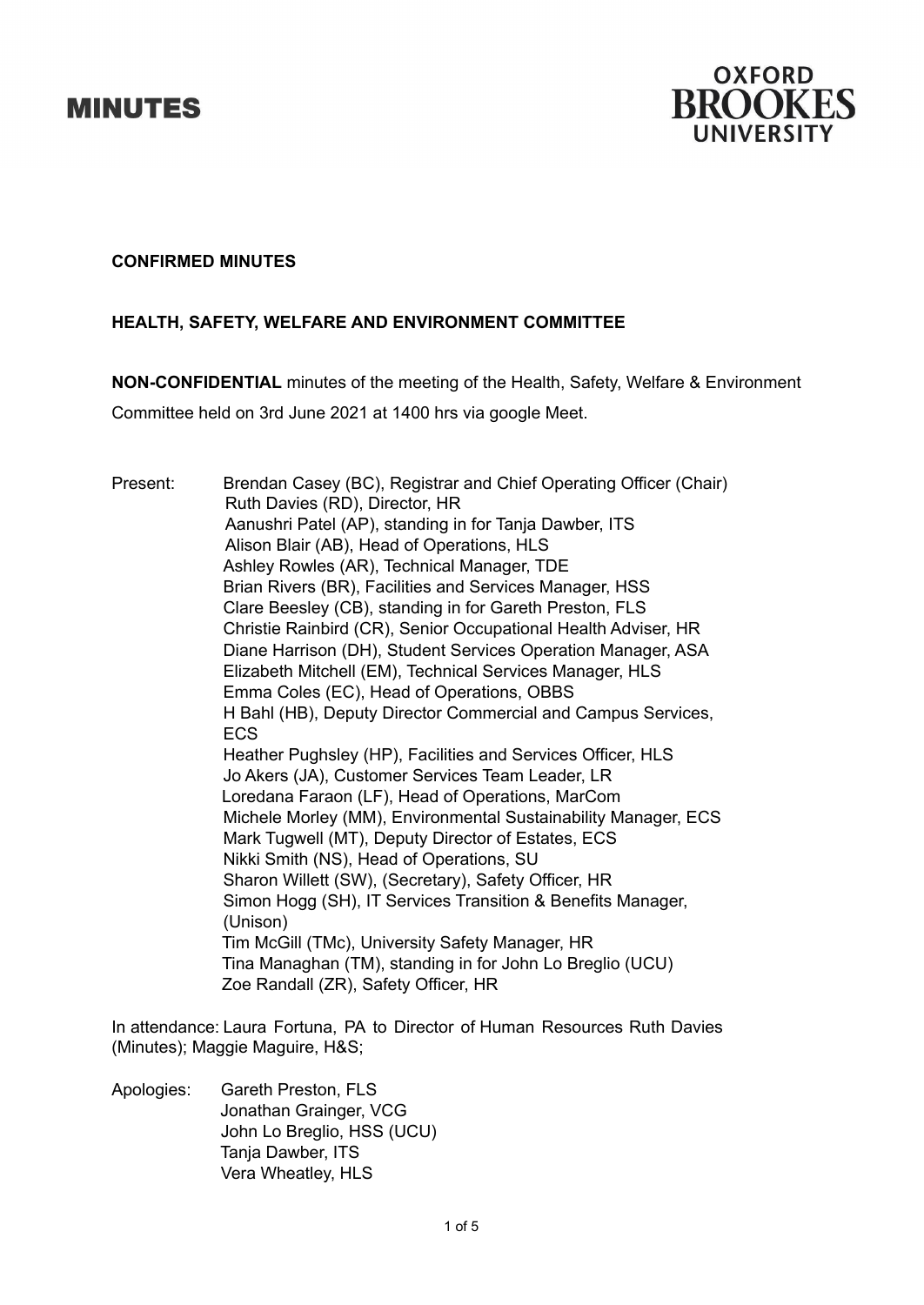# **29 Welcome and apologies**

29.1 Apologies are as listed above.

# **30 Minutes of the meetings held on 3rd March 2021**

30.1 The minutes of the meeting held on 3rd March 2021 were accepted as an accurate record.

## 30.2 **Matters arising from the minutes of the last meeting**

- 30.3 Minute 15.3: Engineers visiting sites complete a site access form for each day they are on site. TMG spoke to ECS with a view to simplifying the process, an update will be provided in point number 10.
- 30.4 Minute 25.1: This is the final report: 'Report on the [Implementation](https://drive.google.com/file/d/1k04oNP5CKt52KoI3NkOIUb8tejRYeNBs/view?usp=sharing) of the [Management](https://drive.google.com/file/d/1k04oNP5CKt52KoI3NkOIUb8tejRYeNBs/view?usp=sharing) of First Aid in Relation to the On-going C-19 Pandemic'. Reviewed and amended by OH. This action has now been completed.

# **31 To receive a Covid-19 update from the chair BC**

- 31.1 16.1 Oxfordshire's positive case rates continued to decline as expected. The Health Protection Board continues to meet every week. Brookes continues to focus on supporting staff and students, test and trace, and keep the campus and accommodations Covid safe. Effort is turning to supporting the September return to campus. The assumption is that the government will lift all restrictions on the 21<sup>st</sup> of June, however, on the 14th of June the government will provide information on the 'road out of lockdown'.
- 31.2 TM asked a question about social distancing in the classrooms. TMG stated that it is rumoured that 1 metre social distancing policy remains however it may change in light of the government's announcement.

## **32 To present the University Vaccination policy**

- 32.1 17.1 RD thanked Trade Union colleagues that collaborated in drafting the vaccination policy. OBU is encouraging as many people as possible to get the vaccine. The policy does allow colleagues time off to get the vaccine. The University would like to gather some data on how many people have managed to get vaccinated. Other measures still stand unless told otherwise, vaccinations won't protect 100% so we still need to use caution for autumn.
- 32.2 OH will be looking at Covid-age again as the algorithm has changed since last year and we also now have the introduction of vaccines. For instance, if a person had a second vaccination at least 21 days ago the Covid-age would go down.
- 32.3 EM asked about field trips and SW suggested that the Heads of Operation will need to submit requests for field trips to MIT.

## **33 To receive the residential annual fire drill report**

33.1 SW reported that Halls Managers completed fire drills for all seven Halls. Jo Doyle and Claire Moona observed three of the fire drills. Overall the students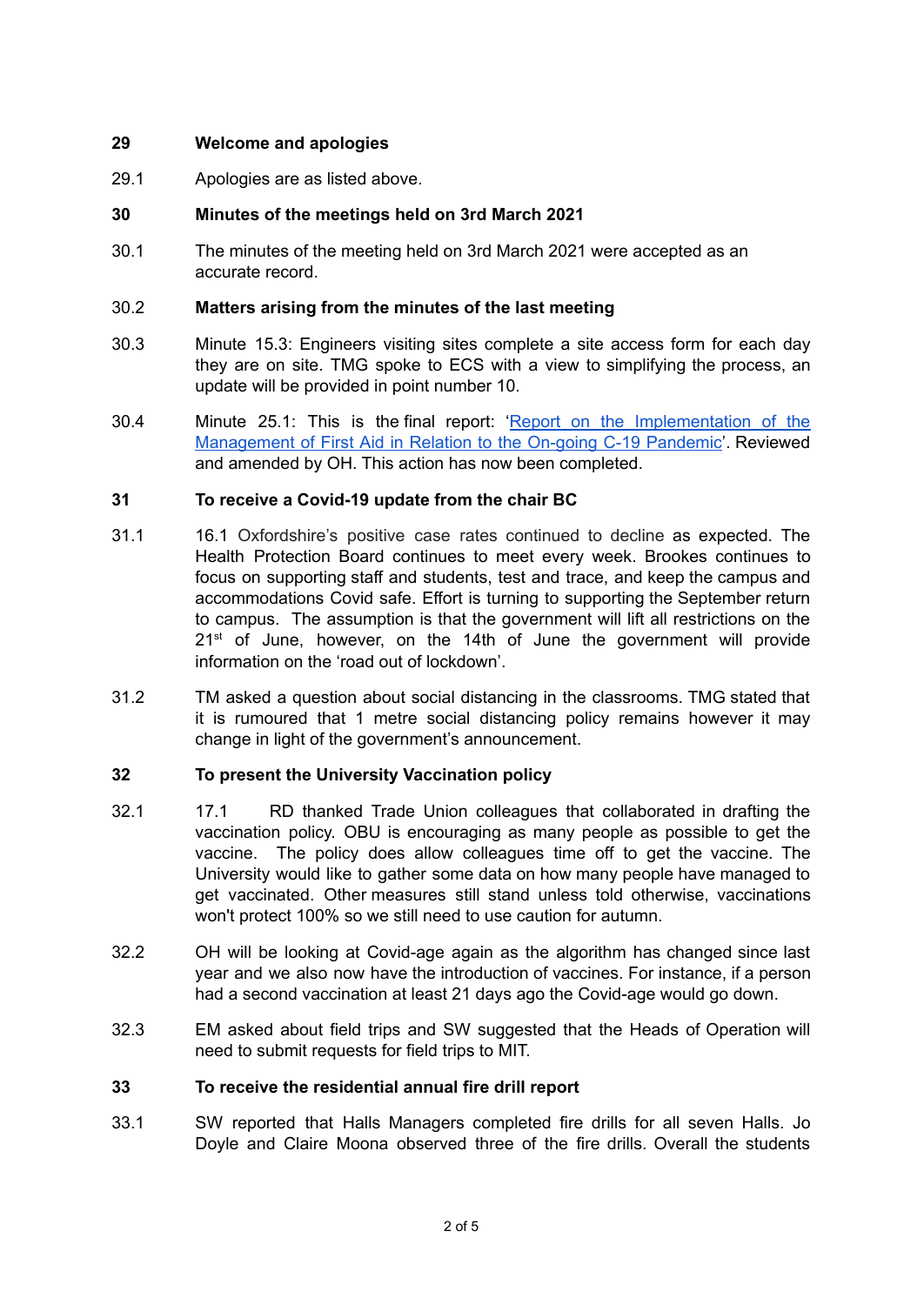were very supportive and compliant. There were no reported incidents of students shouting or swearing at staff.

- 33.2 Fifty buildings were evacuated. The fastest evacuation was 1.45 mins and the slowest 7.03 mins. The average evacuation time was 4:36 mins. Three students from Crescent will be referred to the conduct team for their slow response evacuating their building.
- 33.3 In order to reduce the risk of Covid-19 spreading, additional staff were in place, to encourage residents to maintain social distancing during the evacuation and when returning to their blocks. Some students wore masks.
- 33.4 RD noticed that some information was recorded as pass/fail and some as percentages. RD asked which percentage would grant a pass. This was noted as being because different people had compiled the reports, It was agreed that it would be helpful to keep the language in the reports consistent in future. SW agreed the reports need some amendments and that she would work with Residences in the next few months to improve them.

## **Action: SW**

## **34 Verbal presentation with time for questions on ISO14001 (Environmental Management System) and its benefits for your faculty/directorate**

- 34.1 MM gave a presentation on ISO14001 which is an International Standard Brookes has been accredited with since 2012. It is an environmental management system. The main aim of the system is to provide a framework to protect the environment. The first step is for Brookes to look at environmental aspects which can be either positive or negative, then work on the legislative framework, the final step is to mitigate the risks. MM audits as part of the process, areas such as waste; water; pollution prevention; hazards; nuisance; and energy performance to name a few. ISO14001 shows continuous improvement that needs to be communicated. The University is also externally audited by NQA in the autumn. The University has an overarching environmental policy and a series of high level risks strategies and plans.
- 34.2 With regards to the Legislative Compliance, OBU signs up to an online dashboard, and currently there are 134 pieces of legislation we need to comply with. The main areas of compliance are around pollution; air; waste; energy; hazards; planning and wildlife and nuisance. MM completes audits from January to August and then a follow up would be performed during the summer. Both the H & S team and ECS will be informed of any areas of concern.

## **35 To discuss note and agree changes set out in the Health & Safety Management Changes document**

35.1 Every Faculty and Directorate has been assigned a Health & Safety Business Partner (HSBP). This role is designed to act as the main point of contact for each Faculty and Directorate with the health and safety team. The HSBP is tasked to be integrated into each area, to proactively help manage health and safety in the area and act as their source of competent advice. An email will be circulated to advise who the HSBP will be for each area.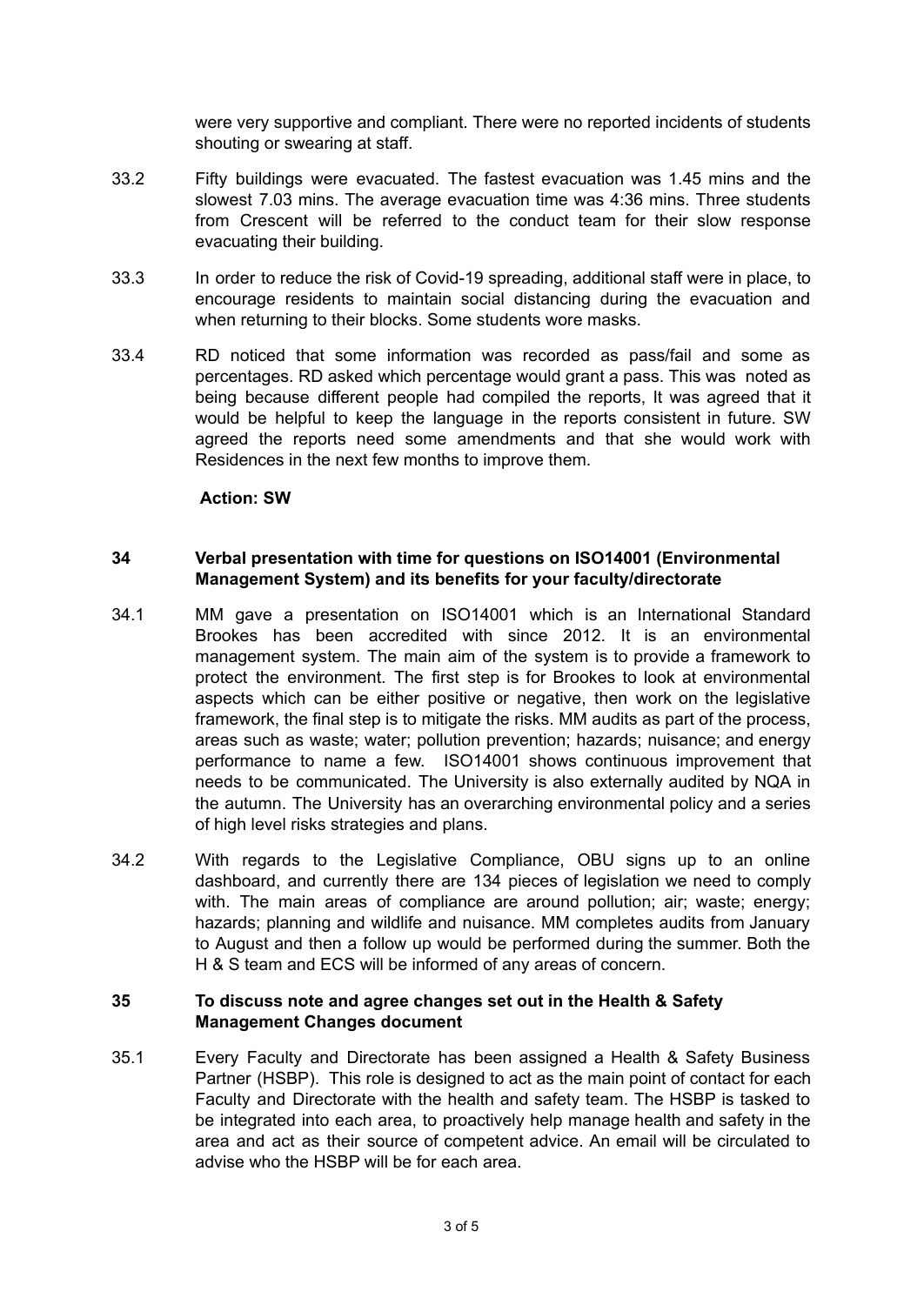- 35.2 Due to the diverse make-up of the University and its varied risk profile, a one size fits all approach to health and safety is not the best solution. Therefore, in order to manage health and safety in a way that is proportionate to the risk of each area, local H&S Arrangement documents will be drafted that will set out how health and safety will be managed in each area proportionate to the risk. To achieve this the HSBP will be working with colleagues in each of their lead areas to jointly review the existing health and safety arrangements and structures in place. Then where required, the HSBP will work with colleagues to redesign and develop bespoke health and safety arrangements for the Faculty/Directorate. The intention is to ensure that the structures and arrangements in place are proportionate to the risks the work activities expose staff and students to. The reviewed arrangements will be signed off by the appropriate Dean/Director and brought to the University Health & Safety Committee.
- 35.3 Each Faculty and Directorate will submit an Annual Health and Safety Return to provide details of the health and safety performance in their respective areas and report back to the University Health and Safety Committee. The return will cover both statutory compliance information and leading health and safety performance indicators. The HSBP will advise their respective areas on the completion of the return.
- 35.4 Each area has been requested to complete the risk assessment register and submit it to the Health and Safety team. The HSBP will work with their lead areas to ensure that the risk assessments on the register reflect the assessments required for the foreseeable work activities that are undertaken in their areas.
- 35.5 Each area will carry out the workplace inspections relevant to their areas and operations and submit it to the health and safety team. These inspections form part of the overall health and safety arrangements to both monitor standards and proactively identify any issues. The draft workplace inspection forms will be shared with colleagues on the committee and across the University for Consultation and comments on the usability etc. As part of this process, the H&S team is keen to integrate any changes being made into existing safety inspections that have already been carried out. All Faculties and Directorates were asked to let the H&S team have copies of any local formats you use for conducting safety inspections via email. Please use the [healthandsafety@brookes.ac.uk](mailto:healthandsafety@brookes.ac.uk) email address.

# **Action: All**

- 35.6 In order to help demonstrate reasonable practicability OBU needs to implement a process of observational monitoring that captures whether the risk assessments and method statements are being followed and are managing the risk as intended. As part of the HSBP role they will be working with their lead areas to ensure that there is a training matrix in place that identifies the safety critical training requirements for each job role and that the training is up to date.
- 35.7 A crucial part of an effective health and safety management system is to measure performance through a robust qualitative audit system. Consequently, from the autumn health and safety performance across the university will be audited against a set of Health and Safety Performance indicators.